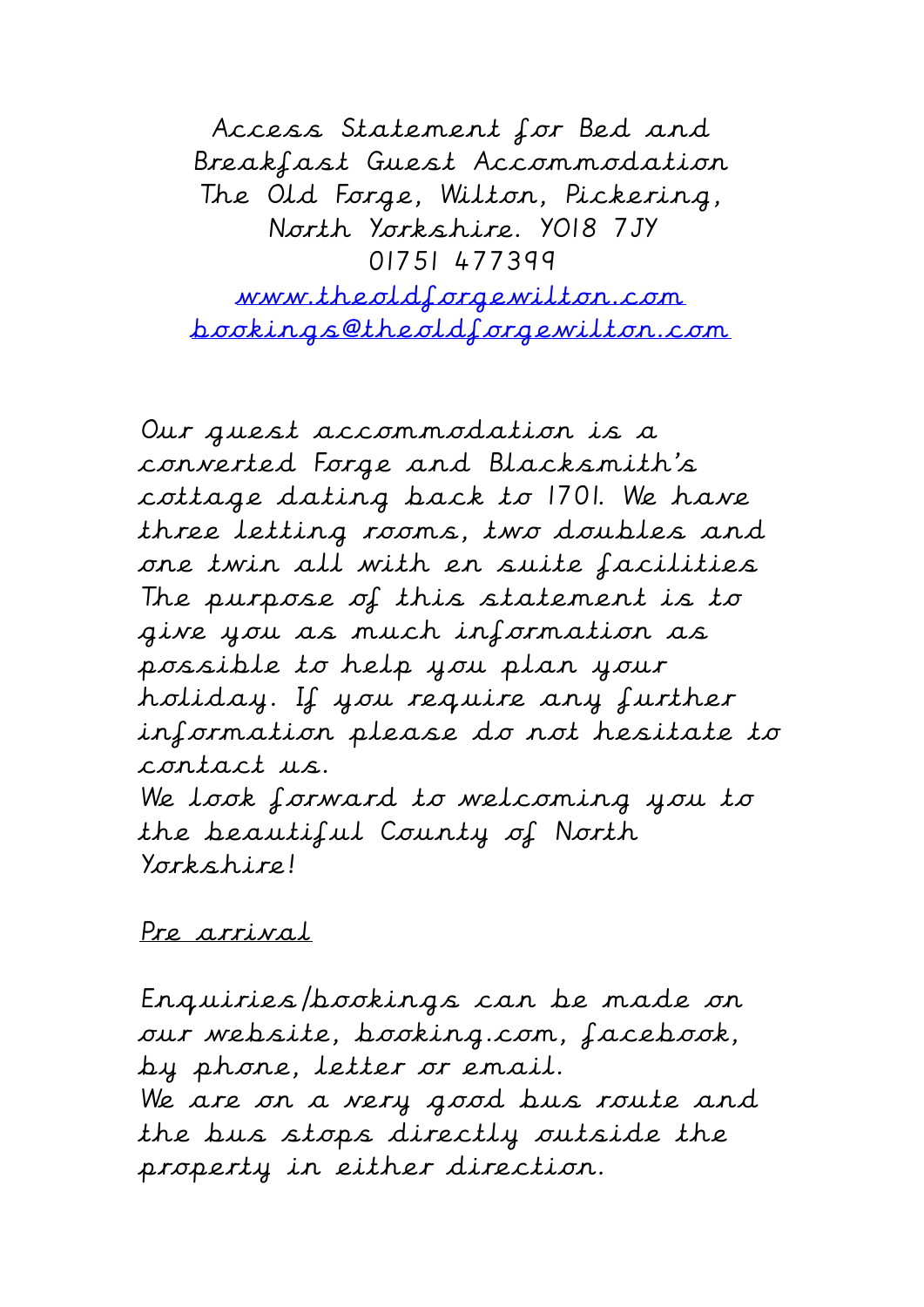The nearest railway station is Malton, which is about 8 miles away, where there are taxis available.

Arrival and parking

We have private parking in our courtyard, which can accommodate up to 5 cars with considerate parking. The courtyard is block paving with a slight slope and a little uneven in parts. The main reception door is opposite the gate with a doorbell on the right hand side at eye level. Arrival time is between 1600 and 1800 unless otherwise arranged.

## Main Entrance

The main door leads into the hallway where guests are greeted and required to fill out a registration form. The location of front door keys are explained as the accommodation is locked at certain times. Guests are then shown to their rooms where all facilities are explained.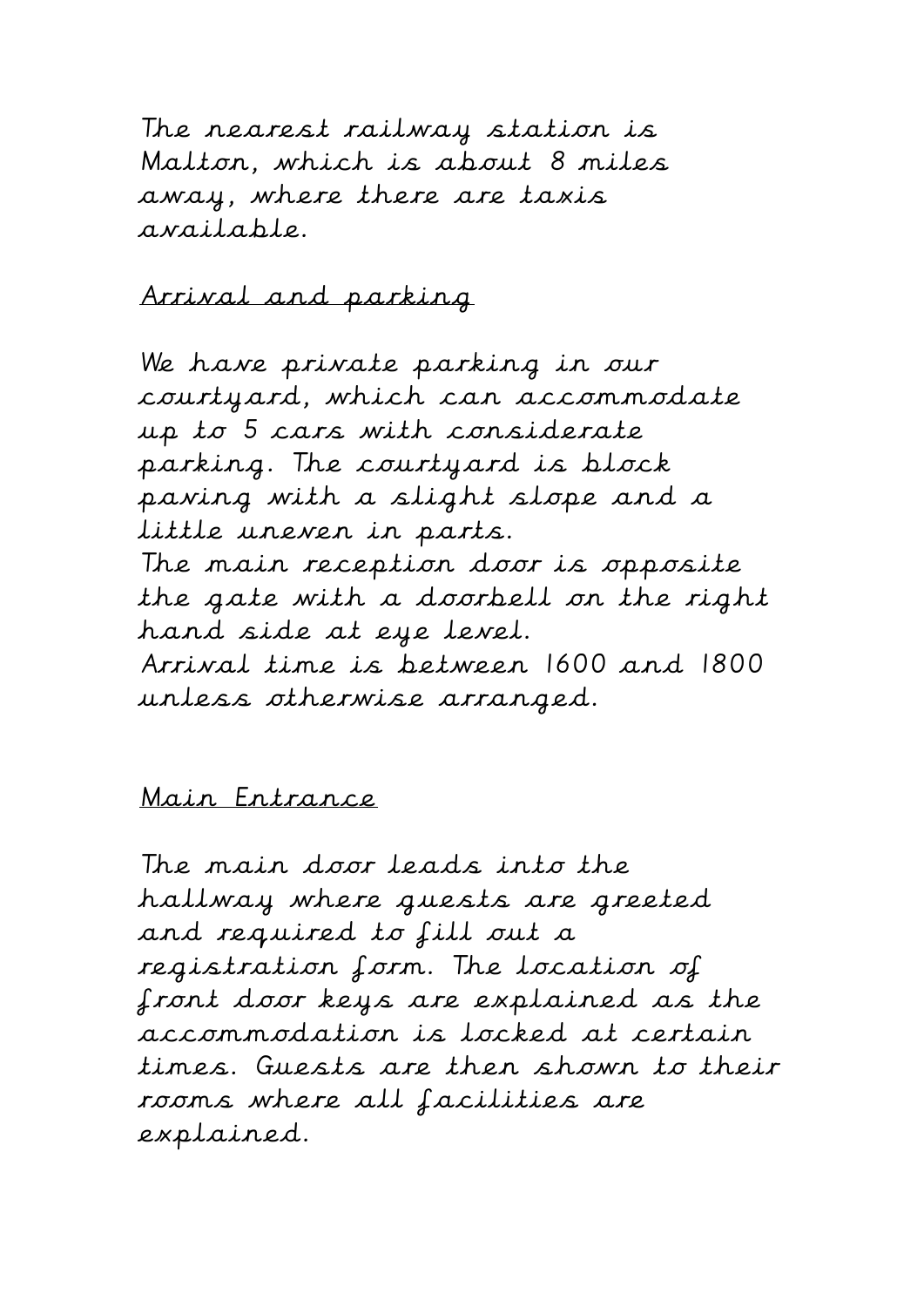Hall landing and stairs

There is a small fridge in the hallway where insulated jugs of fresh milk are kept for guests to use in the rooms. There are four stairs leading to a dogleg landing followed by a further eight stairs to the landing where a further small step leads to all three letting rooms. Each room has its own key. There are fire extinguishers both in the hallway downstairs and on the upper landing.

Bedrooms

Each room has an en suite shower room with a walk in shower, toilet, washbasin and extractor fan. The rooms are centrally heated with individual thermostat controls on the radiators. The bathroom radiators remain on all year round to enable towel drying. There is adequate storage for clothing, with bathrobes in each wardrobe.

There is a flat screen TV with Freeview channels, a hospitality tray with tea, coffee, chocolate and peppermint tea available and complimentary biscuits.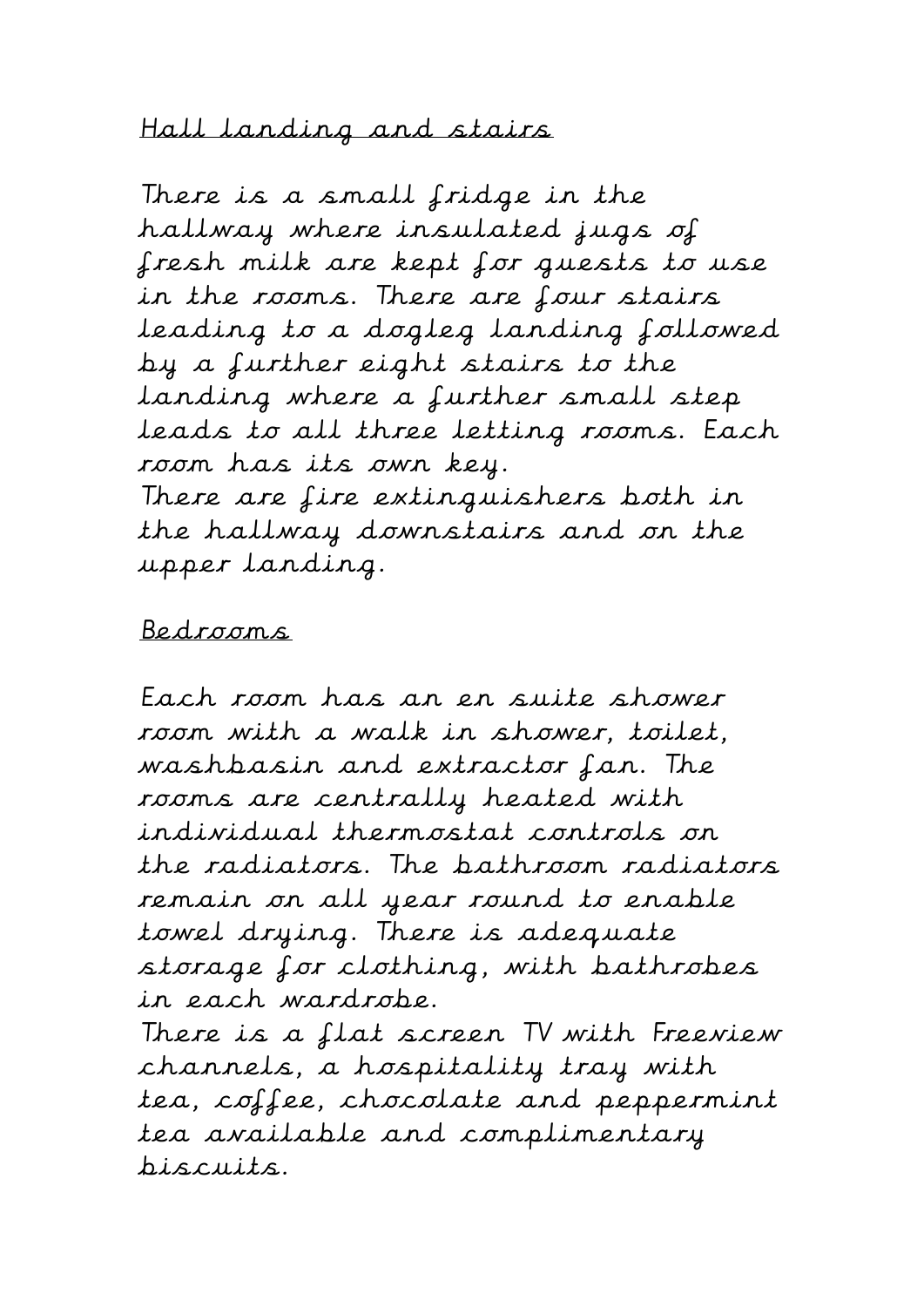In the interest of hygiene we do not allow meals or takeaways in the bedrooms. There is a folder with useful information and telephone numbers and emergency and fire details.

## Dining room

Breakfast is served in the dining room, which is located on the ground floor accessed from the hallway down two very small steps. Breakfast is served between 7 and 9am unless otherwise requested. There are three tables each seating two people. The breakfast menu is in the folders in each bedroom. Fresh locally sourced produce is used wherever possible.

We are a non-smoking establishment but ashtrays can be provided for considerate smoking in the courtyard.

We have two small well behaved dogs which are not allowed in the letting areas, but do like to greet guests that are willing to say hello. For this reason we do not allow pets. The main gates are closed during the night and sometimes in the middle